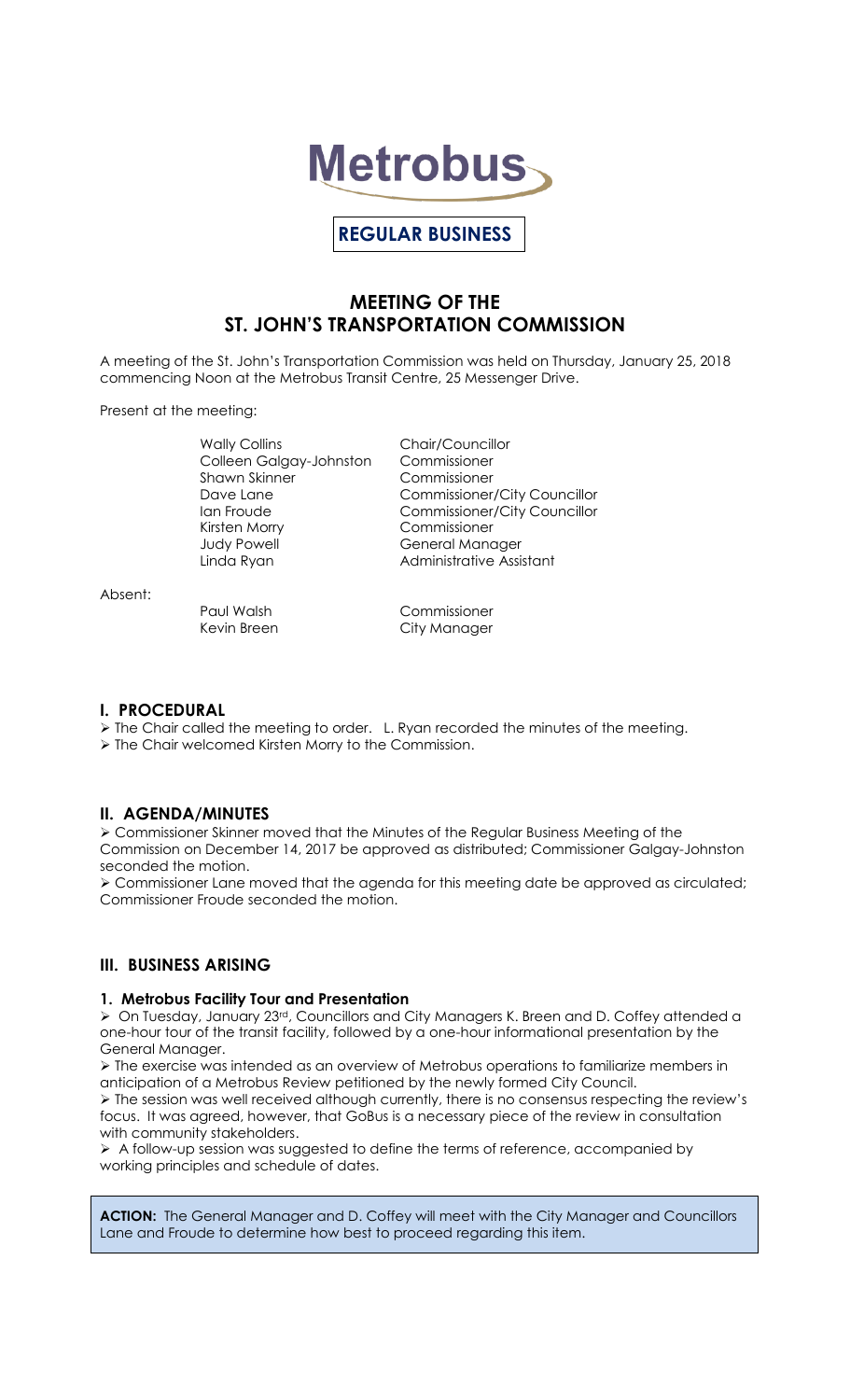# **IV. NEW BUSINESS**

## **1. Financial Statements**

 The financial statements for the months of November, 2017 and December, 2018 were tabled and discussed.

#### **2. Update on 30-Foot Vicinity Buses**

 Delivery of the new low-floor, medium-duty 30-foot Vicinity buses is delayed by several weeks. In December, 2017, Maintenance Manager M. Dinn and Foreman D. Russell performed an inspection of the new buses at Grand West Transportation Group's City View Bus Sales facility in Mississauga, Ontario. A few issues were noted by Metrobus staff at the time; among them, the installed seats were not those specified in the tender. All other issues have since been addressed. Wait time on the replacement seats from the manufacturer is a factor in the delay. Metrobus is expected to acquire the new buses in February, 2018.

 The 30-foot buses will be introduced to the overall fleet and utilized on lower-demand routes within the transit system.

 Each bus can accommodate up to 27 seated passengers and standees with multiple wheelchair positions.

 $\triangleright$  The commercial service life of the Vicinity Bus is 10 years.

#### **Backgrounder:**

 Canadian bus manufacturer Grande West Transportation Group Inc designs, engineers and manufactures mid-size multi-purpose transit buses.

 The Vicinity bus is built following the same quality standards used in its heavy-duty models and costs significantly less than a regular 40-foot transit bus.

 After vigorous testing and proven performance results, the Vicinity bus is a more cost-effective, reliable, low-floor accessible vehicle for medium duty transit use. It burns less fuel and emits fewer harmful emissions.

 Until the introduction of the Vicinity bus in 2011, feasible options (particularly chassis construction with high-strength steel) suitable for a smaller bus were limited or non-existent in the North American marketplace.

#### **3. Committees of the Commission and Vice Chair Position —Appointments**

 Members were requested to consider the committees on which they would like to serve. Current committees of the Commission are:

- Finance
- Pension
- **•** Accessibility
- Canadian Urban Transit Association (CUTA) Transit Board Members:
- The CUTA Board Members Committee provides a forum for municipal decision-makers to exchange ideas and best practices on public transit. The Committee identifies current and emerging municipal issues of concern to the industry and provides assistance in resolving them.

The Vice Chair position is also currently vacant.

# **V. OTHER** (Information/Community)

#### **1. GoBus**

The GoBus information package has been redesigned to be more user friendly.

 Promotional material was posted onboard GoBus vehicles to advertise the new online booking and notifications systems.

• The GoBus notifications system was launched on January 15<sup>th</sup>, 2018.

 There was discussion surrounding GoBus and rising costs associated with demand for increasing service levels.

# **2. Travel Training**

Plans are underway for the development of a Travel Training program.

 Travel Training is a program designed to enable improved understanding and confidence to use transit services safely and independently, based on individual needs and abilities.